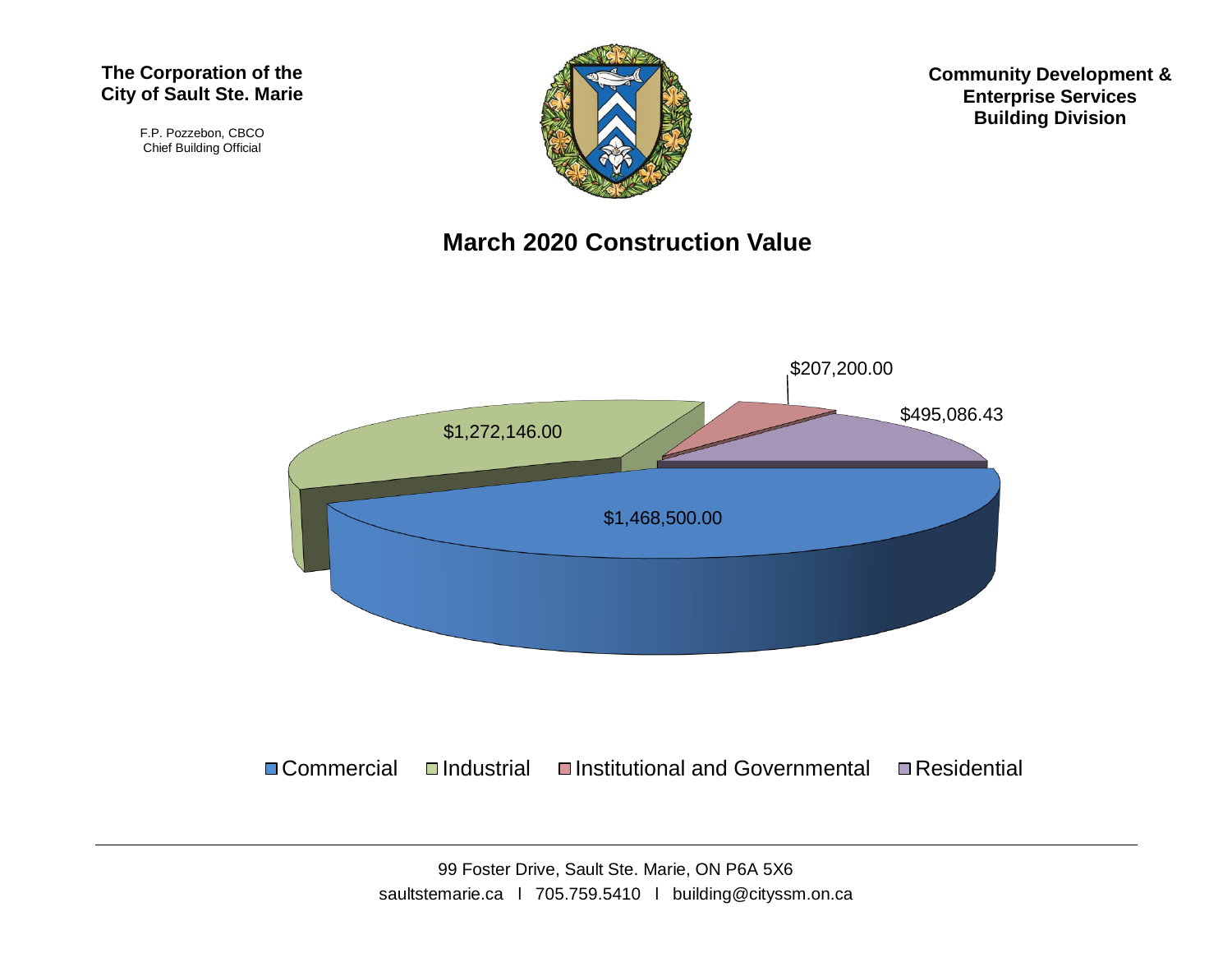

**Tel: (705) 759-5410 Fax: (705) 541-7165**

## **BUILDING PERMITS SUMMARY 2020/03/01 to 2020/03/31**

| <b>Building Type</b>                                    | <b>New Construction</b> |                          |                         |                        | <b>Alterations and Additions</b> |                      | <b>Total</b>           |                          |                      |
|---------------------------------------------------------|-------------------------|--------------------------|-------------------------|------------------------|----------------------------------|----------------------|------------------------|--------------------------|----------------------|
|                                                         | Num of<br><b>Units</b>  | Num of<br><b>Permits</b> | Value of<br><b>Work</b> | Num of<br><b>Units</b> | Num of<br><b>Permits</b>         | <b>Value of Work</b> | Num of<br><b>Units</b> | Num of<br><b>Permits</b> | <b>Value of Work</b> |
| <b>Commercial</b>                                       |                         |                          |                         |                        |                                  |                      |                        |                          |                      |
| Office building                                         | $\pmb{0}$               | 0                        | \$0.00                  | $\pmb{0}$              | 3                                | \$615,000.00         | $\mathbf 0$            | 3                        | \$615,000.00         |
| Outdoor recreational<br>building                        | $\mathbf 0$             | 0                        | \$0.00                  | $\mathbf 0$            | 1                                | \$25,000.00          | $\mathbf 0$            | 1                        | \$25,000.00          |
| Restaurant                                              | $\mathbf 0$             | 0                        | \$0.00                  | $\pmb{0}$              | 1                                | \$150,000.00         | $\mathbf 0$            | $\mathbf 1$              | \$150,000.00         |
| Retail and wholesale<br>outlets                         | $\mathbf 0$             | $\mathbf 0$              | \$0.00                  | 0                      | 1                                | \$100,000.00         | 0                      | $\mathbf 1$              | \$100,000.00         |
| Retail complex                                          | 0                       | 0                        | \$0.00                  | $\pmb{0}$              | 1                                | \$575,000.00         | 0                      | 1                        | \$575,000.00         |
| Service station, repair<br>garage and specialty<br>shop | $\mathbf 0$             | $\mathbf 0$              | \$0.00                  | $\mathbf 0$            | 1                                | \$3,500.00           | $\mathbf 0$            | $\mathbf{1}$             | \$3,500.00           |
| Total:                                                  | $\mathbf 0$             | $\mathbf 0$              | \$0.00                  | $\mathbf 0$            | 8                                | \$1,468,500.00       | $\mathbf 0$            | 8                        | \$1,468,500.00       |
| <b>Industrial</b>                                       |                         |                          |                         |                        |                                  |                      |                        |                          |                      |
| Storage building                                        | $\pmb{0}$               | 0                        | \$0.00                  | $\mathbf 0$            | $\mathbf{1}$                     | \$540,000.00         | $\mathbf 0$            | $\mathbf{1}$             | \$540,000.00         |
| Transportation<br>terminal                              | $\mathbf 0$             | 0                        | \$0.00                  | $\pmb{0}$              | 1                                | \$732,146.00         | $\pmb{0}$              | 1                        | \$732,146.00         |
| Total:                                                  | $\mathbf 0$             | $\mathbf{0}$             | \$0.00                  | $\pmb{0}$              | $\overline{2}$                   | \$1,272,146.00       | $\mathbf 0$            | $\overline{\mathbf{2}}$  | \$1,272,146.00       |
| <b>Institutional and Governmental</b>                   |                         |                          |                         |                        |                                  |                      |                        |                          |                      |
| Elementary school,<br>kindergarten                      | 0                       | 0                        | \$0.00                  | $\mathbf 0$            | $\mathbf{1}$                     | \$175,000.00         | $\pmb{0}$              | $\mathbf{1}$             | \$175,000.00         |
| Hospital                                                | $\pmb{0}$               | 1                        | \$23,000.00             | 0                      | 0                                | \$0.00               | $\mathbf 0$            | 1                        | \$23,000.00          |
| Religious building                                      | 0                       | 0                        | \$0.00                  | $\pmb{0}$              | 1                                | \$9,200.00           | $\pmb{0}$              | 1                        | \$9,200.00           |
| Total:                                                  | $\mathbf 0$             | 1                        | \$23,000.00             | $\mathbf 0$            | $\overline{\mathbf{2}}$          | \$184,200.00         | 0                      | $\overline{3}$           | \$207,200.00         |
| <b>Residential</b>                                      |                         |                          |                         |                        |                                  |                      |                        |                          |                      |
| Apartment                                               | 0                       | 0                        | \$0.00                  | $\pmb{0}$              | 6                                | \$36,591.43          | 0                      | 6                        | \$36,591.43          |
| Single House                                            | 0                       | 0                        | \$0.00                  | 0                      | 30                               | \$458,495.00         | 0                      | 30                       | \$458,495.00         |
| Total:                                                  | $\mathbf 0$             | $\mathbf 0$              | \$0.00                  | $\mathbf 0$            | 36                               | \$495,086.43         | $\mathbf 0$            | 36                       | \$495,086.43         |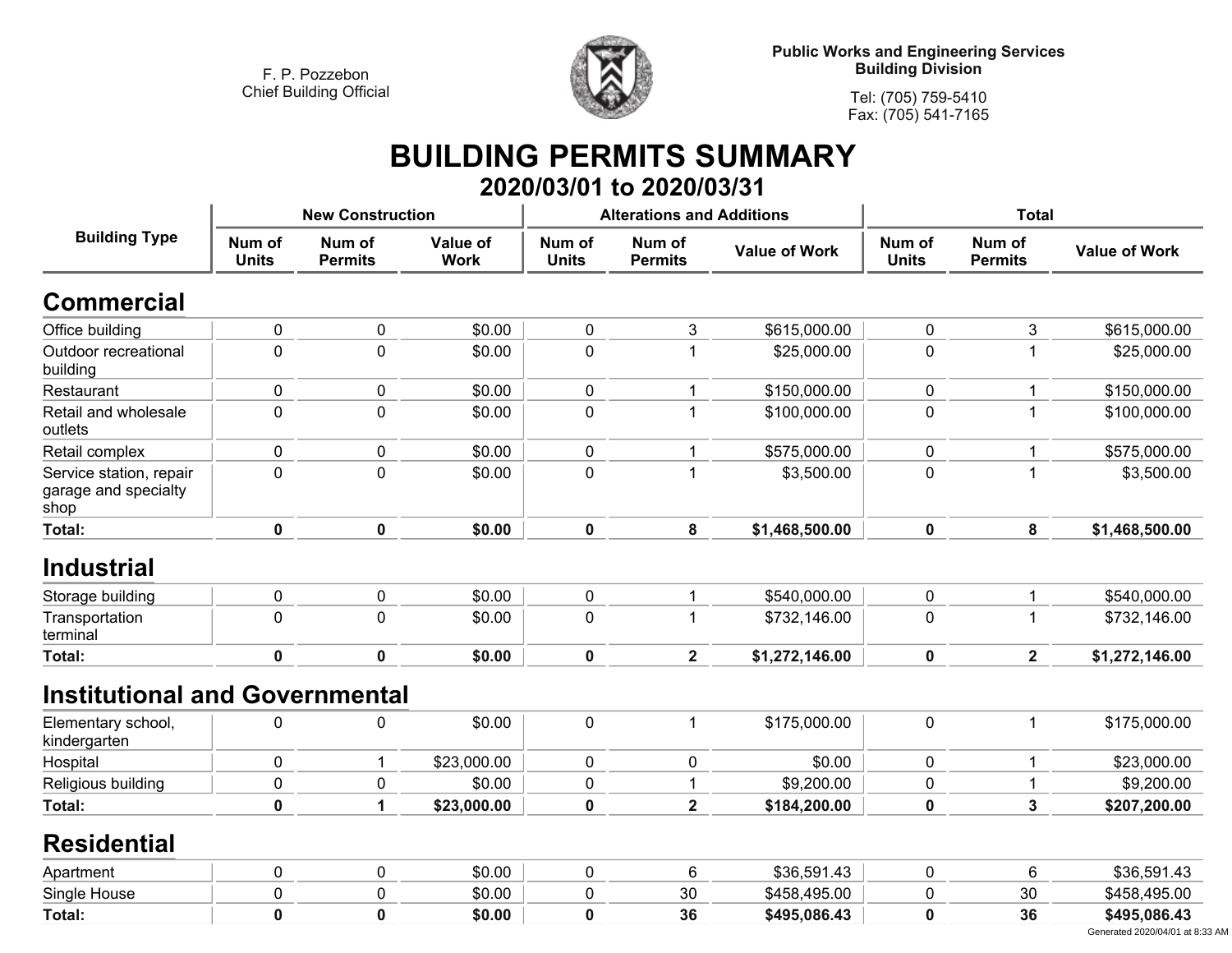| Grand <sup>-</sup><br>Total: |  | 0.000, 00<br>mnn.<br>.ה∠.ה | 48 | .419,932.43<br><u>ດາ</u><br>. | $\mathbf{\Lambda}$<br>┱ত | .442.932.43<br>നം. |
|------------------------------|--|----------------------------|----|-------------------------------|--------------------------|--------------------|
|                              |  |                            |    |                               |                          |                    |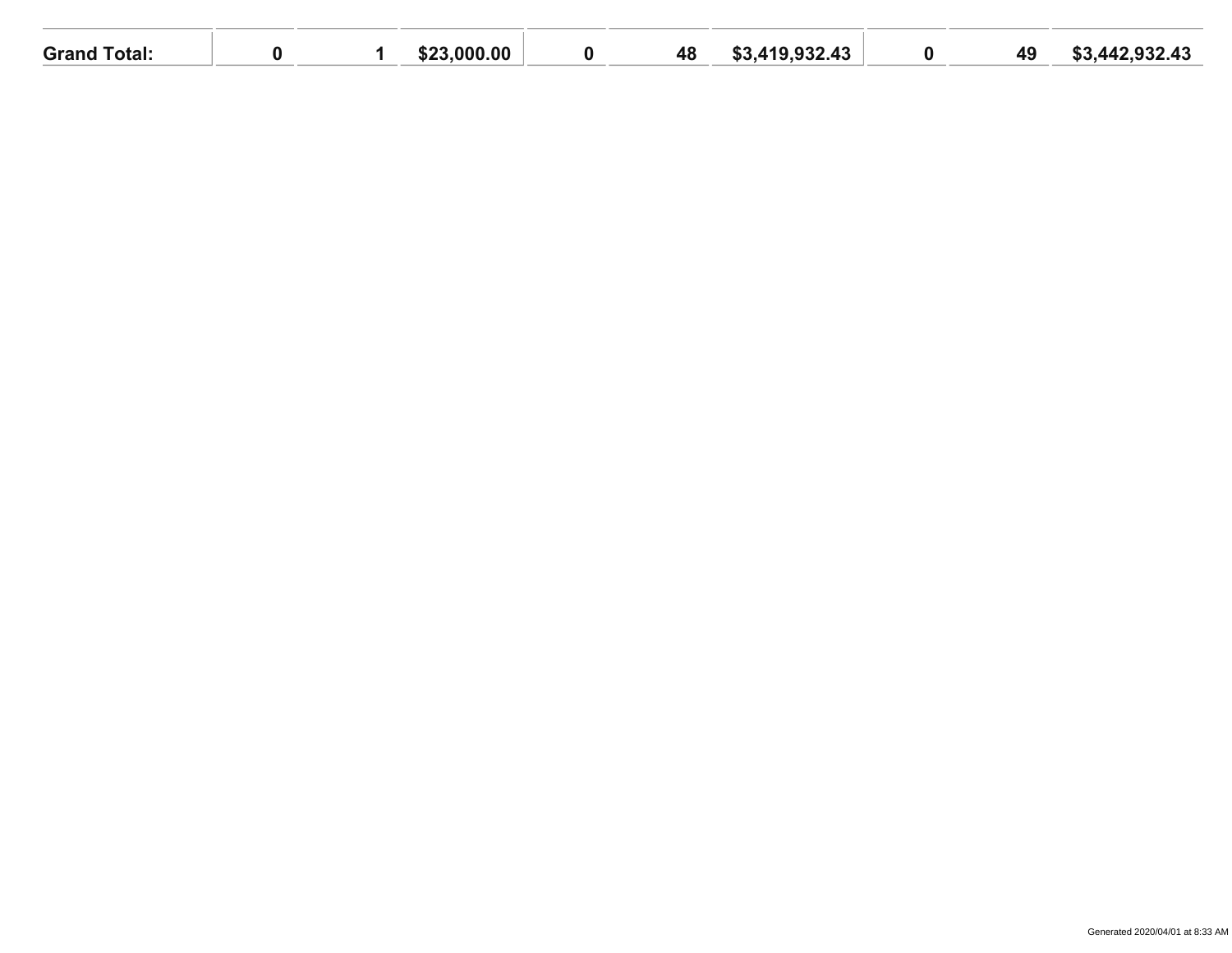

**Public Works and Engineering Services Building Division**

**Tel: (705) 759-5410Fax: (705) 541-7165**

## **DEMOLITION PERMITS SUMMARY 2020/03/01 to 2020/03/31**

| <b>Building</b><br>Type |                        | <b>New Construction</b>  |                  |                        | <b>Alterations and Additions</b> |                      | <b>Total</b>           |                          |                      |
|-------------------------|------------------------|--------------------------|------------------|------------------------|----------------------------------|----------------------|------------------------|--------------------------|----------------------|
|                         | Num of<br><b>Units</b> | Num of<br><b>Permits</b> | Value of<br>Work | Num of<br><b>Units</b> | Num of<br><b>Permits</b>         | <b>Value of Work</b> | Num of<br><b>Units</b> | Num of<br><b>Permits</b> | <b>Value of Work</b> |
| <b>Residential</b>      |                        |                          |                  |                        |                                  |                      |                        |                          |                      |
| Single House            |                        |                          | \$0.00           |                        | 6                                | \$48,100.00          |                        | 6                        | \$48,100.00          |
| Total:                  |                        | 0                        | \$0.00           |                        | 6                                | \$48,100.00          |                        | 6                        | \$48,100.00          |
| Grand<br>Total:         |                        | 0                        | \$0.00           |                        | 6                                | \$48,100.00          |                        | 6                        | \$48,100.00          |